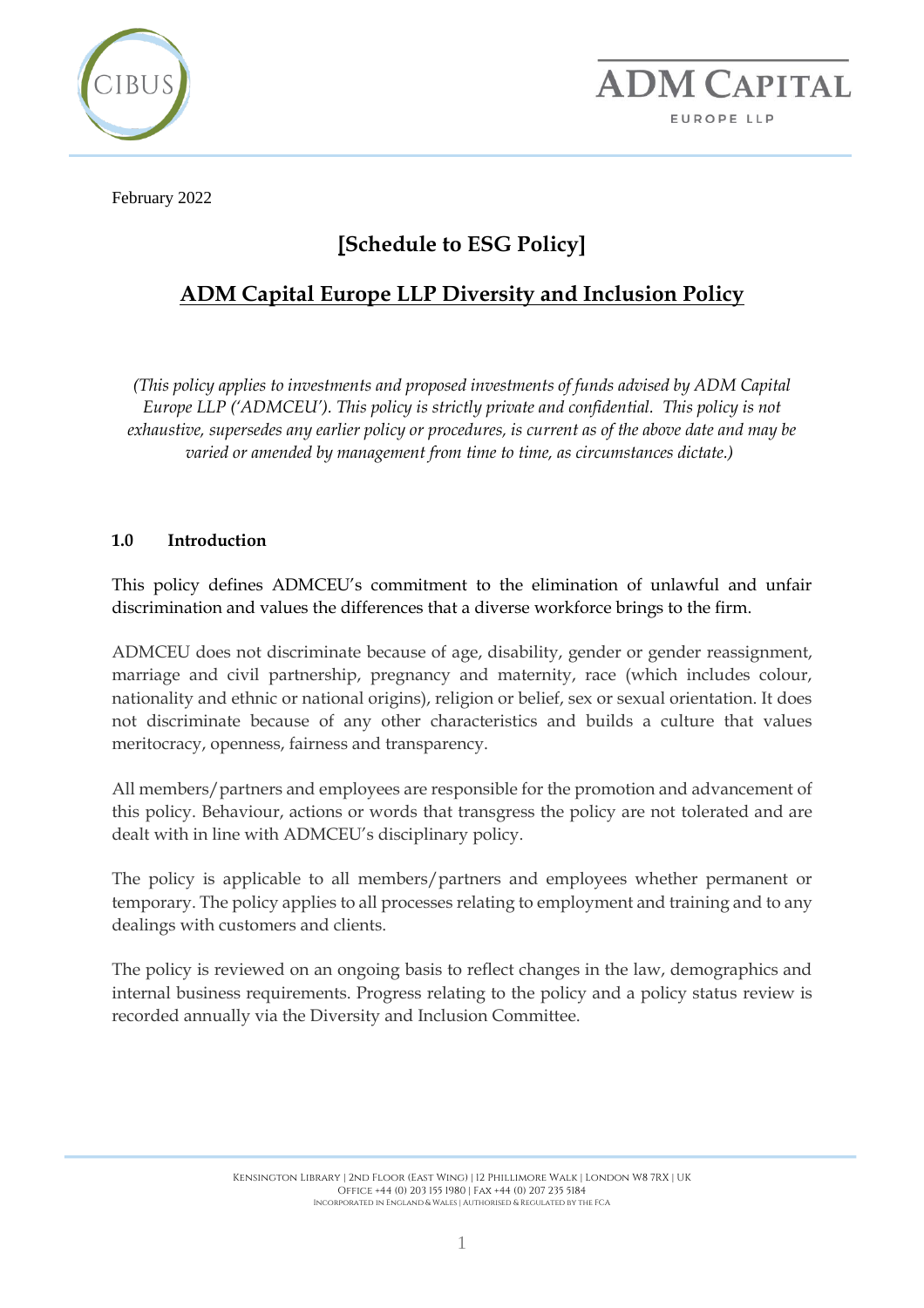

### **2.0 Approach and Strategy**

The publication of a diversity policy enables ADMCEU to send out a strong message of commitment, both internally and externally. Although our diversity and inclusion policy is a fundamental part of ADMCEU's strategy, it is reinforced and implemented by a focused and structured strategic diversity plan.

Our approach and processes are outline below:

#### **2.1 Diversity and Inclusion Committee**

ADMCEU has established an internal Committee on Diversity and Inclusion with Justin Mundy as chair to lead the strategy. The Committee has set objectives, developed metrics and monitors progress on targets for both the firm and the portfolio.

These objectives include but are not limited to:

- Capturing ADMCEU's and all underlying portfolio workforce metrics from existing databases to benchmark against sector companies, demographics and best practice standards;
- Agree the aspirational targets for the workforce composition of ADMCEU and each portfolio company over a five-year period with the Chief Investment Officer, the Management Board and the Diversity and Inclusion Committee;
- Ensure the continued application of formal measurement tools used to assess the climate in the firm (for example regular staff surveys, feedback mechanisms and diversity perception audits); and
- Assess progress in achieving its diversity objectives.

#### **Committee Members:**

- Justin Mundy (Chair)
- Aurore Gil
- Fred Appleby
- Georgina Thomas

#### **2.2 Investment Life Cycle**

ADMCEU encourages diversity and inclusion across portfolio companies, tackling the issues within the agriculture and food sectors through: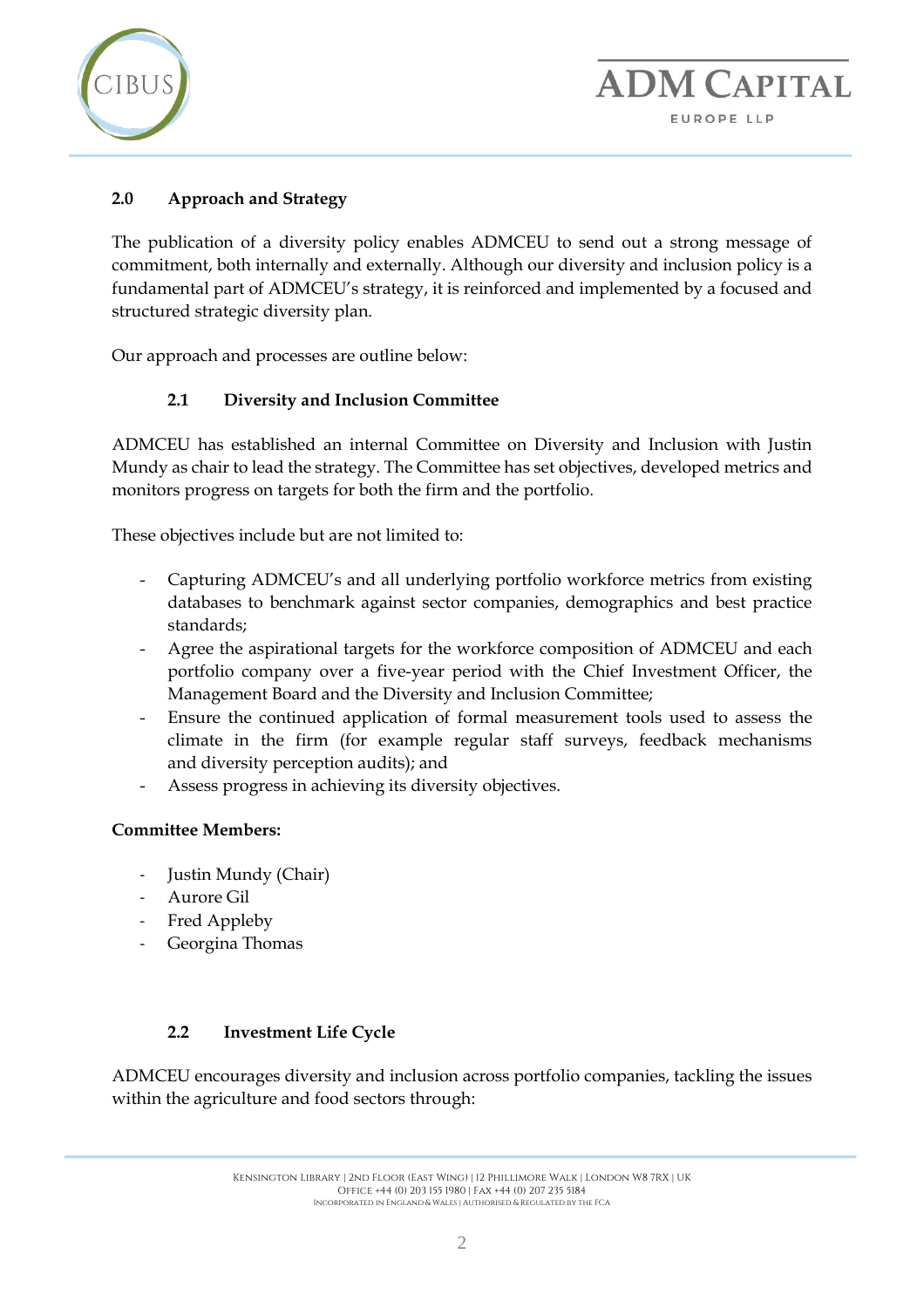

- The addition of diversity and inclusion criteria into due diligence questions and IAC reviews. This supports our assessment of risk and our understanding of the valuecreation opportunity inherent to improving diversity and inclusion;
- Including targets into portfolio company Environmental and Social Action Plans. These may include:
	- Setting diversity targets within board teams optimising ADMCEU's Board representation through qualified, diverse candidates, whilst also adding seats to create a diverse board of directors with the relevant skill sets for each company;

**ADM CAPITAL** 

EUROPE LLP

- Establishing diverse management teams ADMCEU reviews the diversity of each portfolio company's workforce and management to identify areas were increased diversity and inclusion measures could enable an improved culture and performance; and
- Examine benefits and policies ADMCEU examines benefits and corporate policies and restructures those that need improved retention and promotes equity in the advancement of underrepresented minorities; and
- The monitoring of performance throughout the portfolio company's life cycle, via KPIs, to promote accountability and improvements.

#### **2.3 Review and Strategy Management**

ADMCEU endeavours, within the 2018 Data Protection Act, to obtain up to date staff information and update policies and strategies accordingly. In order to do so, ADMCEU conducts:

- **Audits** the audit process consists of a review of all the procedures in place with regard to compliance and best practice around D&I. We administer a questionnaire to all employees and the Diversity and Inclusion Committee will facilitate focus groups and provide a feedback platform for all employees. The audit supports the Diversity and Inclusion Committee to understand workforce metrics, performance and establish targets;
- **Training and education** ADMCEU conducts annual Equality, Diversity and Inclusion training, Sexual Harassment awareness training and Bullying & Harassment training through our external HR provider, Trivium. This programme promotes equality and respect for diversity and provides the user with sufficient knowledge about protected characteristics, unfair treatment, and discrimination in the workplace. It outlines what the ideal workplace might look like, what is unacceptable behaviour, clarification around protected characteristics and the practical improvements which can be made. At the end of the course the employee is provided with a certificate of